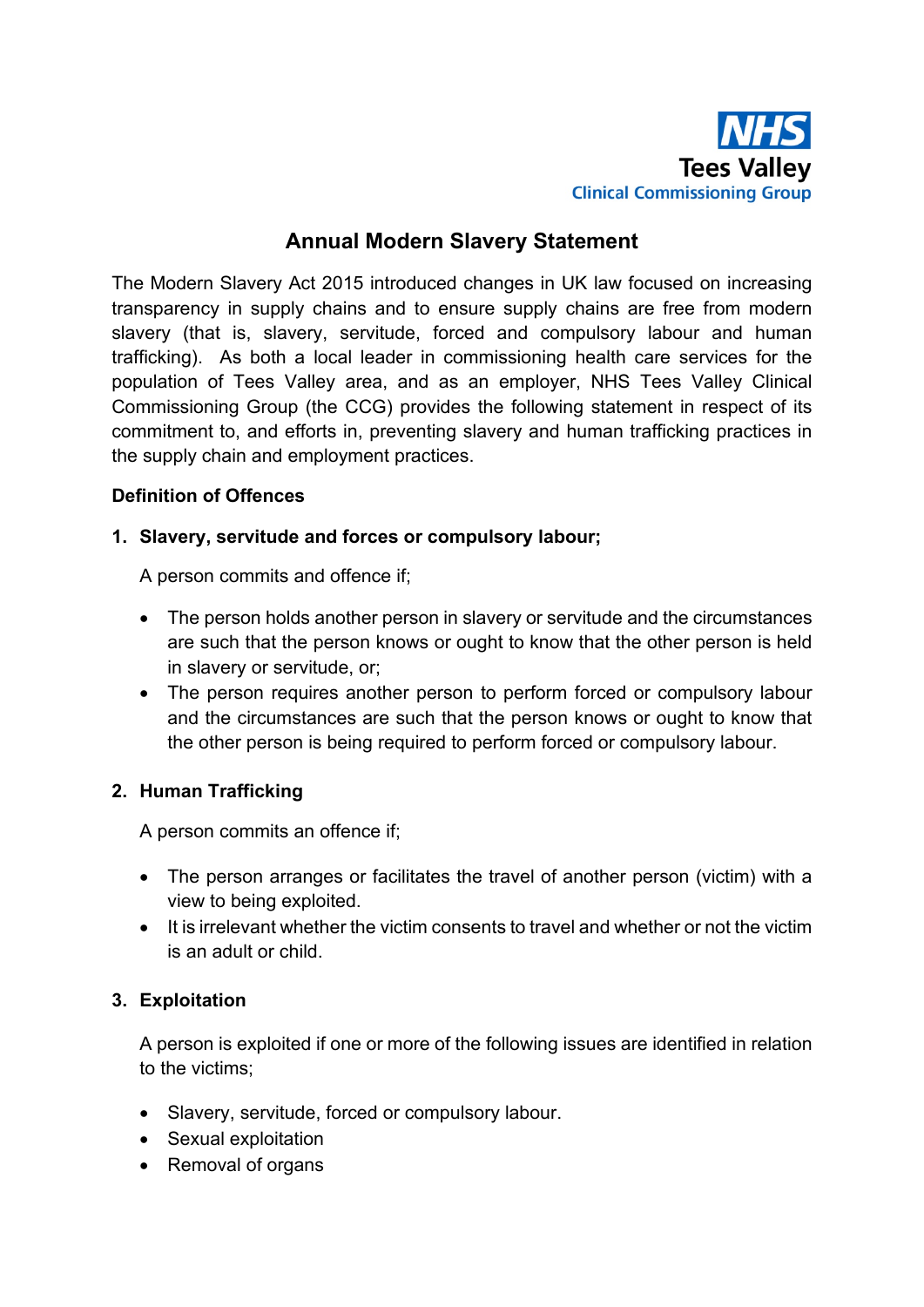- Securing of services by force, threats and deception
- Securing services from children, young people and vulnerable persons.

## **Our Organisation**

As an authorised statutory body, the CCG is the lead commissioner for health care services (including acute, community, mental health and primary care) in the Tees Valley area, covering a population of over 700,000 and representing 80 GP practices (11 in Darlington CCG, 33 in Hartlepool and Stockton-on-Tees CCG and 36 in South Tees CCG).

## **Our commitment to prevent slavery and human trafficking**

The Governing Body, Senior Management Team and all employees are committed to ensuring that there is no modern slavery or human trafficking in any part of our business activity and in so far as possible to holding our suppliers and providers to account to do likewise.

## **Our approach**

Our overall approach will be governed by compliance with legislative and regulatory requirements and the maintenance and development of best practice in the fields of contracting and employment.

## **Our plans and arrangements**

Our internal recruitment processes are highly mature and adhere to safe recruitment principles. This includes strict requirements in respect of identity checks, work permits and criminal records. Our pay structure is derived from national collective agreements and is based on equal pay principles with rates of pay that are nationally determined.

Contracting with providers is a core function of the CCG. All of our contracting and commissioning staff are suitably qualified and experienced in managing healthcare contracts and receive appropriate briefing on the requirements of the Modern Slavery Act 2015 (the Act). Our providers, who are required to, provide evidence of their plans and arrangements to prevent slavery in their activities and supply chain.

## **Progress in 2021/2022**

Our policies such as Safeguarding Adults and Children policies, Bullying and Harassment policy, Grievance procedure and Raising A Concern at Work Policy provide an additional platform for our employees to raise concerns about poor and inappropriate working practices.

The CCG continues to be part of the Cleveland Anti-Slavery Network on Teesside which was developed with the overall aim of bringing together relevant agencies to work collectively and collaboratively to prevent, identify, disrupt and eradicate Human